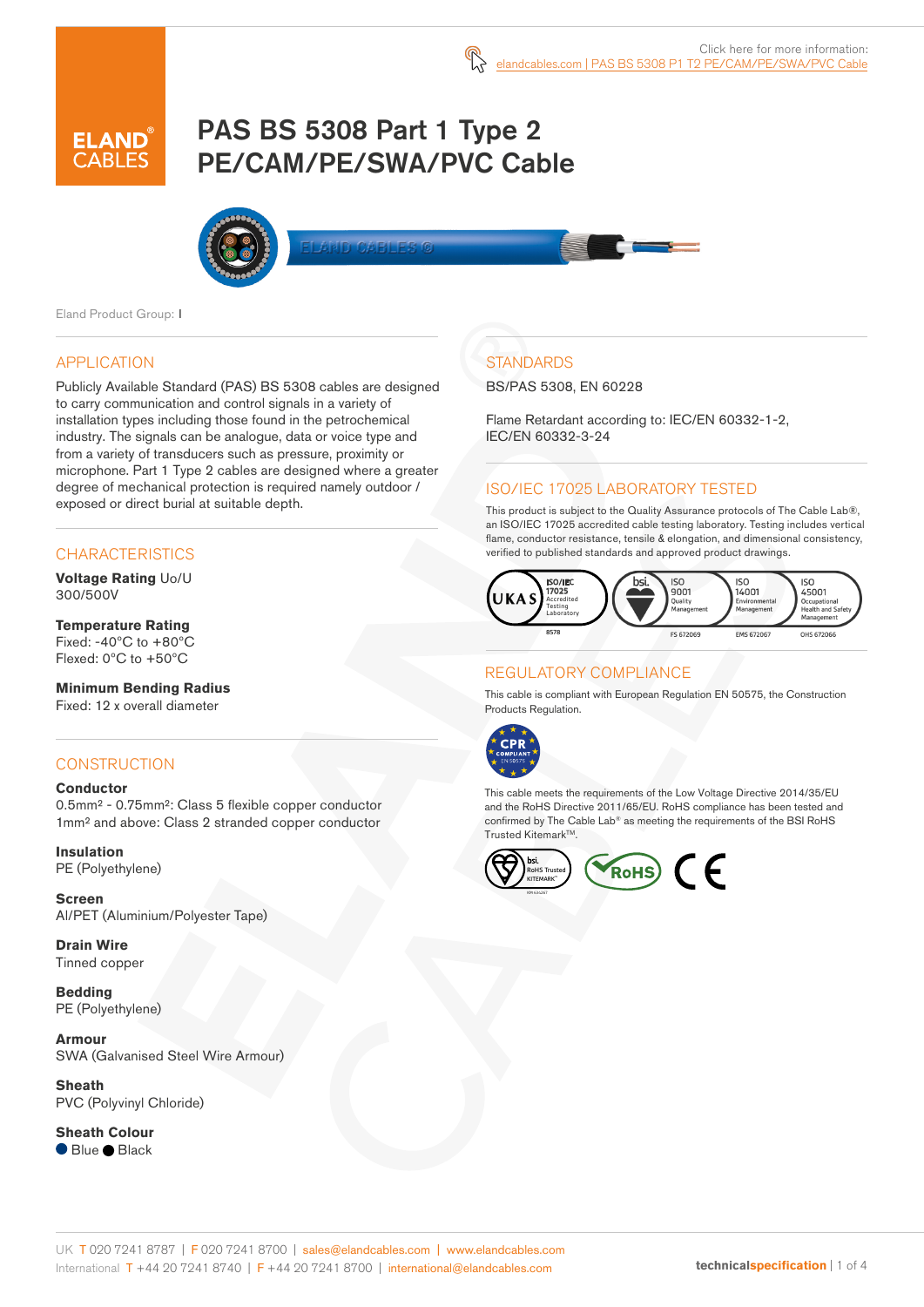### DIMENSIONS

| ELAND PART NO. | NO. OF<br>PAIRS/TRIPLE | NOMINAL CROSS SECTIONAL AREA<br>mm <sup>2</sup> | NOMINAL OVERALL DIAMETER<br>mm |
|----------------|------------------------|-------------------------------------------------|--------------------------------|
| I0105P1T2CPE** | 1P                     | 0.5                                             | 11.4                           |
| I0175P1T2CPE** | 1P                     | 0.75                                            | 11.8                           |
| I0110P1T2CPE** | 1P                     | $\overline{1}$                                  | 11.8                           |
| I0115P1T2CPE** | 1P                     | 1.5                                             | 12.9                           |
| I0125P1T2CPE** | 1P                     | 2.5                                             | 13.7                           |
| I1T05P1T2CPE** | 1T                     | 0.5                                             | 11.7                           |
| I1T75P1T2CPE** | $1\top$                | 0.75                                            | 12.1                           |
| I1T10P1T2CPE** | 1T                     | $\mathbf{1}$                                    | 12.3                           |
| I1T15P1T2CPE** | 1T                     | 1.5                                             | 13.5                           |
| I1T25P1T2CPE** | 1T                     | 2.5                                             | 14.3                           |
| I0205P1T2CPE** | 2P(Q)                  | 0.5                                             | 12.3                           |
| I0275P1T2CPE** | 2P(Q)                  | 0.75                                            | 13                             |
| I0210P1T2CPE** | 2P(Q)                  | $\overline{1}$                                  | 13                             |
| I0215P1T2CPE** | 2P(Q)                  | 1.5                                             | 14.3                           |
| I0225P1T2CPE** | 2P(Q)                  | 2.5                                             | 15.3                           |
| I0505P1T2CPE** | 5P                     | 0.5                                             | 17.9                           |
| I0575P1T2CPE** | 5P                     | 0.75                                            | 19.3                           |
| I0510P1T2CPE** | 5P                     | $\overline{1}$                                  | 19.7                           |
| I0515P1T2CPE** | 5P                     | 1.5                                             | 22.1                           |
| I0525P1T2CPE** | 5Р                     | 2.5                                             | 24.1                           |
| I1005P1T2CPE** | 10P                    | 0.5                                             | 22.9                           |
| I1075P1T2CPE** | 10P                    | 0.75                                            | 25.5                           |
| I1010P1T2CPE** | <b>10P</b>             | $\overline{1}$                                  | 24.3                           |
| I1015P1T2CPE** | <b>10P</b>             | 1.5                                             | 28.4                           |
| I1025P1T2CPE** | <b>10P</b>             | 2.5                                             | 32.1                           |
| I1505P1T2CPE** | 15P                    | 0.5                                             | 26.4                           |
| I1575P1T2CPE** | 15P                    | 0.75                                            | 28.7                           |
| I1510P1T2CPE** | 15P                    | $\mathbf{1}$                                    | 28.1                           |
| I1515P1T2CPE** | <b>15P</b>             | 1.5                                             | 32.2                           |
| I1525P1T2CPE** | 15P                    | 2.5                                             | 36.4                           |
| I2005P1T2CPE** | 20P                    | 0.5                                             | 29.1                           |
| I2075P1T2CPE** | 20P                    | 0.75                                            | 31.6                           |
| I2010P1T2CPE** | 20P                    | $\overline{1}$                                  | 31.2                           |
| 12015P1T2CPE** | 20P                    | 1.5                                             | 35.7                           |
| I2025P1T2CPE** | 20P                    | 2.5                                             | 41                             |

 $\mathbb{R}$ 

\* Designates the sheath colour. For each Eland Cables part number replace with the colour code. e.g. I0105P1T2CPEBL = 0.5mm² Blue

P = Pairs

 $Q = Quads$ 

 $T =$ Triples

### **CONDUCTORS**

| NOMINAL CROSS SECTIONAL AREA<br>mm <sup>2</sup> | <b>CONDUCTOR CLASS</b> | MAXIMUM DC RESISTANCE OF CONDUCTOR AT 20°C<br>ohms/km |
|-------------------------------------------------|------------------------|-------------------------------------------------------|
| 0.5                                             | b                      | 39                                                    |
| 0.75                                            | h                      | 26                                                    |
|                                                 |                        | 18.1                                                  |
| 1.5                                             |                        | 12.7                                                  |
| 2.5                                             |                        | 7.41                                                  |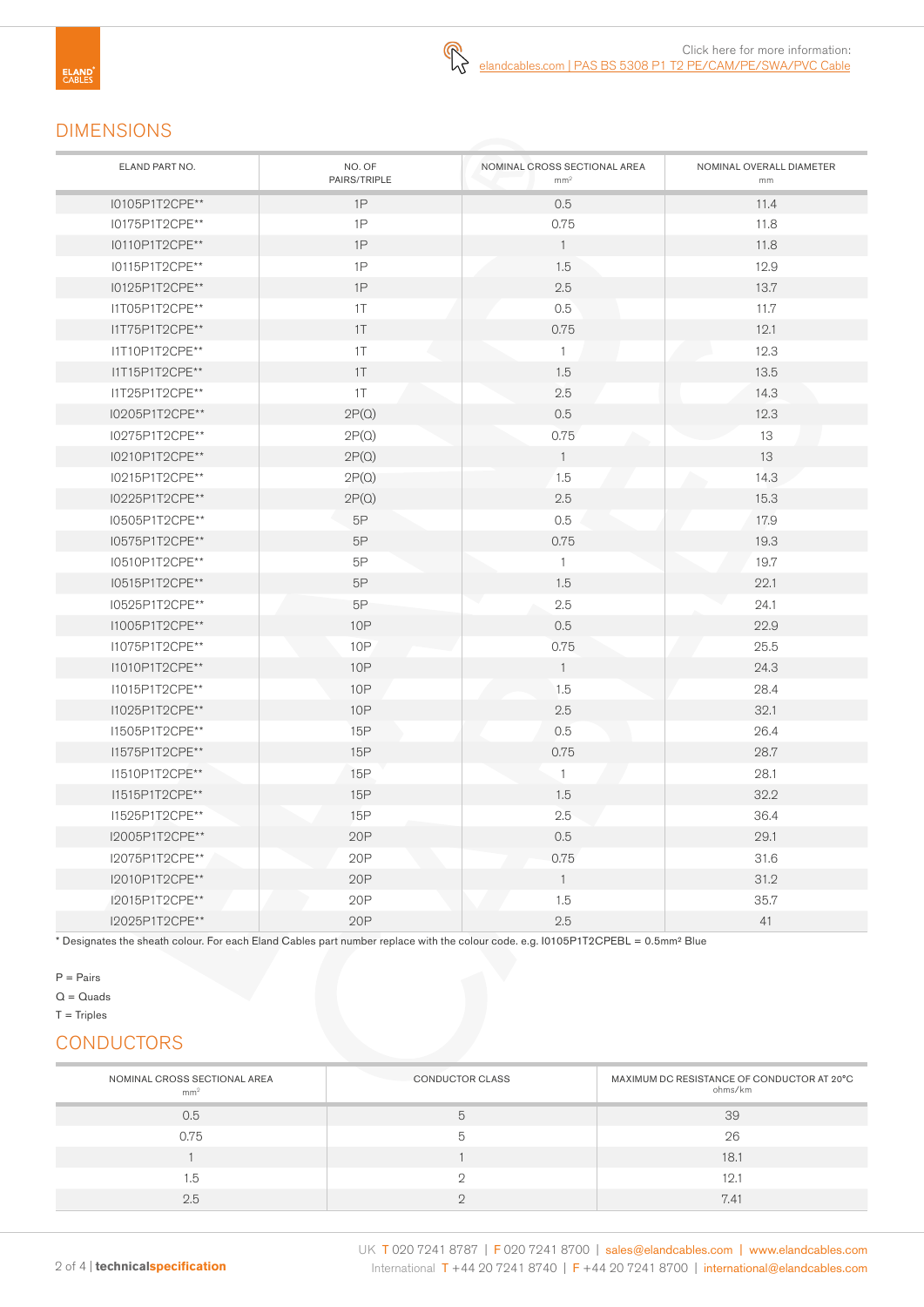# ELECTRICAL CHARACTERISTICS

| NOMINAL CROSS<br><b>SECTIONAL AREA</b><br>mm <sup>2</sup> | MAXIMUM MUTUAL CAPACITANCE<br>pF/m    |                                                           | MINIMUM INSULATION<br>RESISTANCE AT 20°C<br>Gohms/km | MAXIMUM<br>L/R RATIO<br>µH/ohms |    |
|-----------------------------------------------------------|---------------------------------------|-----------------------------------------------------------|------------------------------------------------------|---------------------------------|----|
|                                                           | Cables with Collective<br>Screen Only | 1 Pair, 2 Pairs, 1 Triple<br><b>Collectively Screened</b> | Cables with Individually<br>Screene pairs            |                                 |    |
| 0.5                                                       | 75                                    | 115                                                       | 115                                                  | >5                              | 25 |
| 0.75                                                      | 75                                    | 115                                                       | 115                                                  | >5                              | 25 |
|                                                           | 75                                    | 115                                                       | 115                                                  | >5                              | 25 |
| 1.5                                                       | 85                                    | 120                                                       | 120                                                  | >5                              | 40 |
| 2.5                                                       | 85                                    | 120                                                       | 120                                                  | >5                              | 65 |

### CORE IDENTIFICATION

| PAIR NO.                  | A WIRE                   | <b>B WIRE</b>                    |
|---------------------------|--------------------------|----------------------------------|
| $\mathbf{1}$              | $\bullet$ Black          | Blue                             |
| $\sqrt{2}$                | $\bullet$ Black          | Green                            |
| $\ensuremath{\mathsf{3}}$ | Blue                     | Green                            |
| $\overline{4}$            | $\bullet$ Black          | <b>Brown</b>                     |
| $\mathbf 5$               | Blue                     | <b>Brown</b>                     |
| $\,6$                     | $\bullet$ Green          | <b>Brown</b>                     |
| $\,7$                     | $\bullet$ Black          | $\bigcirc$ White                 |
| 8                         | $\bullet$ Blue           | $O$ White                        |
| $\hbox{9}$                | Green                    | $O$ White                        |
| $10$                      | <b>Brown</b>             | $\bigcirc$ White                 |
| $11$                      | $\bullet$ Black          | $\bullet$ Red                    |
| 12                        | $\bullet$ Blue           | $\bullet$ Red                    |
| 13                        | $\bullet$ Green          | $\bullet$ Red                    |
| 14                        | <b>Brown</b>             | $\bullet$ Red                    |
| 15                        | $\bigcirc$ White         | $\bullet$ Red                    |
| 16                        | Black                    | Orange                           |
| $17\,$                    | $\bullet$ Blue           | Orange                           |
| 18                        | Green                    | Orange                           |
| 19                        | <b>Brown</b>             | Orange                           |
| $20\,$                    | $\bigcirc$ White         | Orange                           |
| 21                        | $\bullet$ Red            | Orange                           |
| $2\sqrt{2}$               | $\bullet$ Black          | Yellow                           |
| 23                        | $\bullet$ Blue           | ● Yellow                         |
| 24                        | $\bullet$ Green          | ● Yellow                         |
| 25                        | <b>Brown</b>             | ● Yellow                         |
| 26                        | $O$ White                | ● Yellow                         |
| 25                        | <b>Brown</b>             | ● Yellow                         |
| 26                        | $\bigcirc$ White         | ● Yellow                         |
| 27                        | $\bullet$ Red            | ● Yellow                         |
| ${\bf 28}$                | Orange                   | ● Yellow                         |
| 29                        | $\bullet$ Black          | $\bullet$ Grey                   |
| 30                        | $\bullet$ Blue           | $\bullet$ Grey                   |
| 31<br>32                  | Green<br>$\bullet$ Brown | $\bullet$ Grey                   |
| 33                        | $\bigcirc$ White         | $\bullet$ Grey<br>$\bullet$ Grey |
| 34                        | $\bullet$ Red            | $\bullet$ Grey                   |
| 35                        | Orange                   | $\bullet$ Grey                   |
|                           |                          |                                  |

**ELAND**<br>CABLES